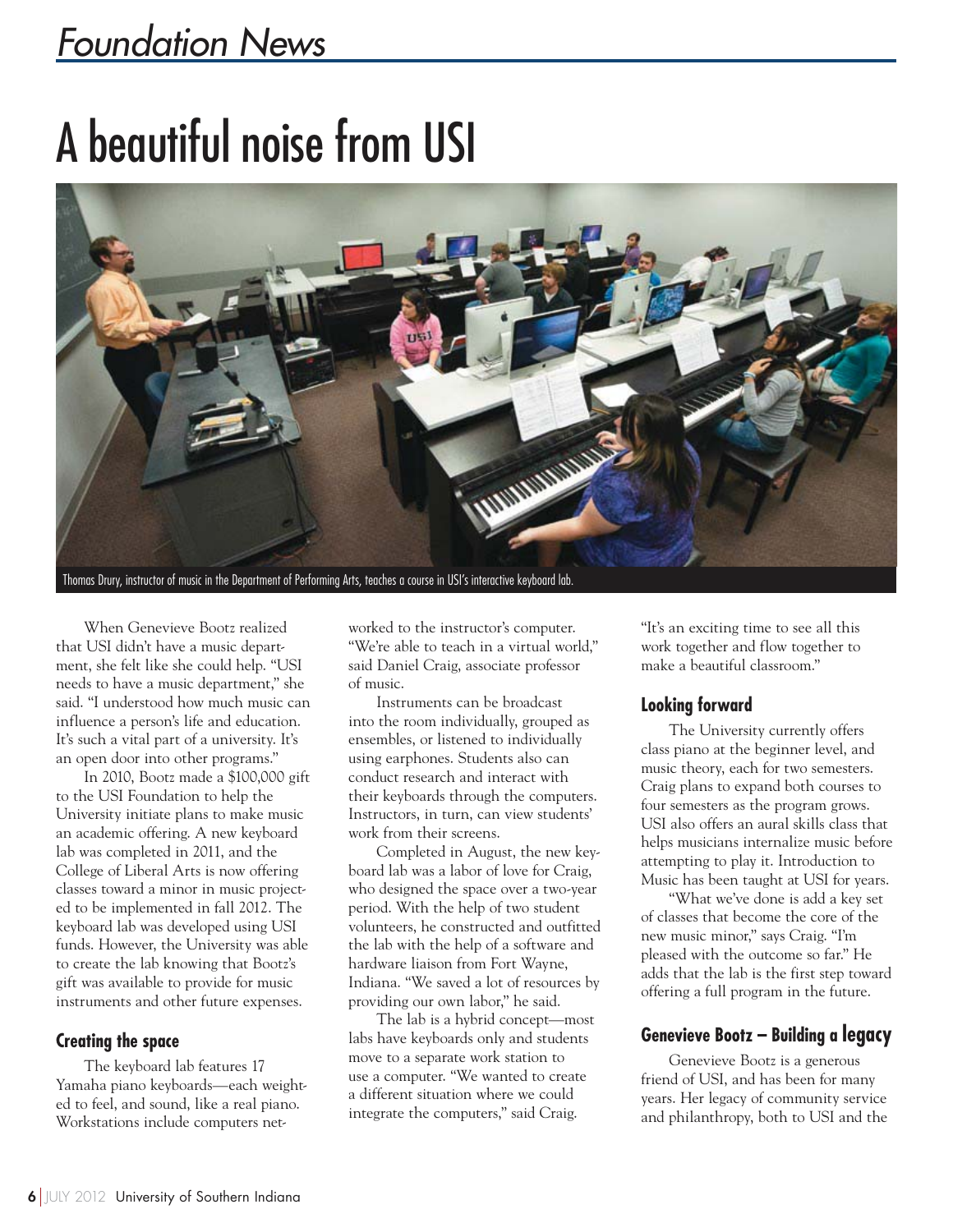local community, goes back decades. She's seen USI rise from a vision to a reality, and is elated by what the University has become and what it offers the region.

She is a key player in the community as well. She adopted the Fulton Square unit of the Evansville Boys and Girls Club and was instrumental in helping the organization build programs. She is a long-time supporter of the Evansville Young Women's Christian Association (YWCA), where she helps fund the Young Women of Promise Scholarship Program and assisted with shelter renovation. She served as president of the Vanderburgh County PTA Council and encouraged the development of a metropolitan school district now the Evansville Vanderburgh School Corporation. Other involvements include New Harmony Theatre, Easter Seals, the League of Women Voters, and Evansville ARC.

Bootz credits her generosity to knowing USI's first president Dr. David Rice and his wife Betty. "Those are two



people who never seek the limelight and have done so much for Evansville," she said. "I learned an awful lot from my friendship with them. They knew how to make a

thought carry through and work like no other people I've known. They're people of great vision and great accomplishment; they're models for all of us."

When Bootz retired from a career with Deaconess Hospital, she became friends and garden partners with Betty, who owned and operated a landscaping company. The two women would pick up David from meetings. "I got a good education from the backseat of that car," Bootz said. "I heard all of David's philosophies about why we needed a public institution for higher education

in Evansville. Over the years I heard a lot about the needs of the University. I just happened to be able to be a part of USI through that friendship."

#### **Honored for community leadership**

Dr. Linda L. M. Bennett, president of USI, recently nominated Genevieve Bootz for a Leadership Evansville Award. She received the award on March 15 at The Centre in Evansville during the Celebration of Leadership. "I was just floored," said Bootz. "It seems to me there's a role for all of us, and I, more or less, do what I can. I'm willing to assist and follow great causes."

### **A Phenomenal Woman**

Bootz was recently named one of USI's 10 Phenomenal Women. Held at USI during Women's History Month, Phenomenal Women awards honor and celebrate women from all walks of life who have made contributions to diversity in the USI and Evansville communities.

## **Meet Levi,**  class of 2034.

Your gift today helps educate current and future USI students like Levi.

Levi, and thousands of his classmates, will benefit from your gift through scholarships, academic conferences, study abroad, and research opportunities, just to name a few of the components that form the USI experience.

Contact the USI Foundation to establish your legacy and ensure the excellence continues. Through planned gifts, annual gifts, and every gift, you directly impact the Levis of tomorrow.



**USI Foundation 812/464-1918 giving@usi.edu www.usi.edu/giving** 

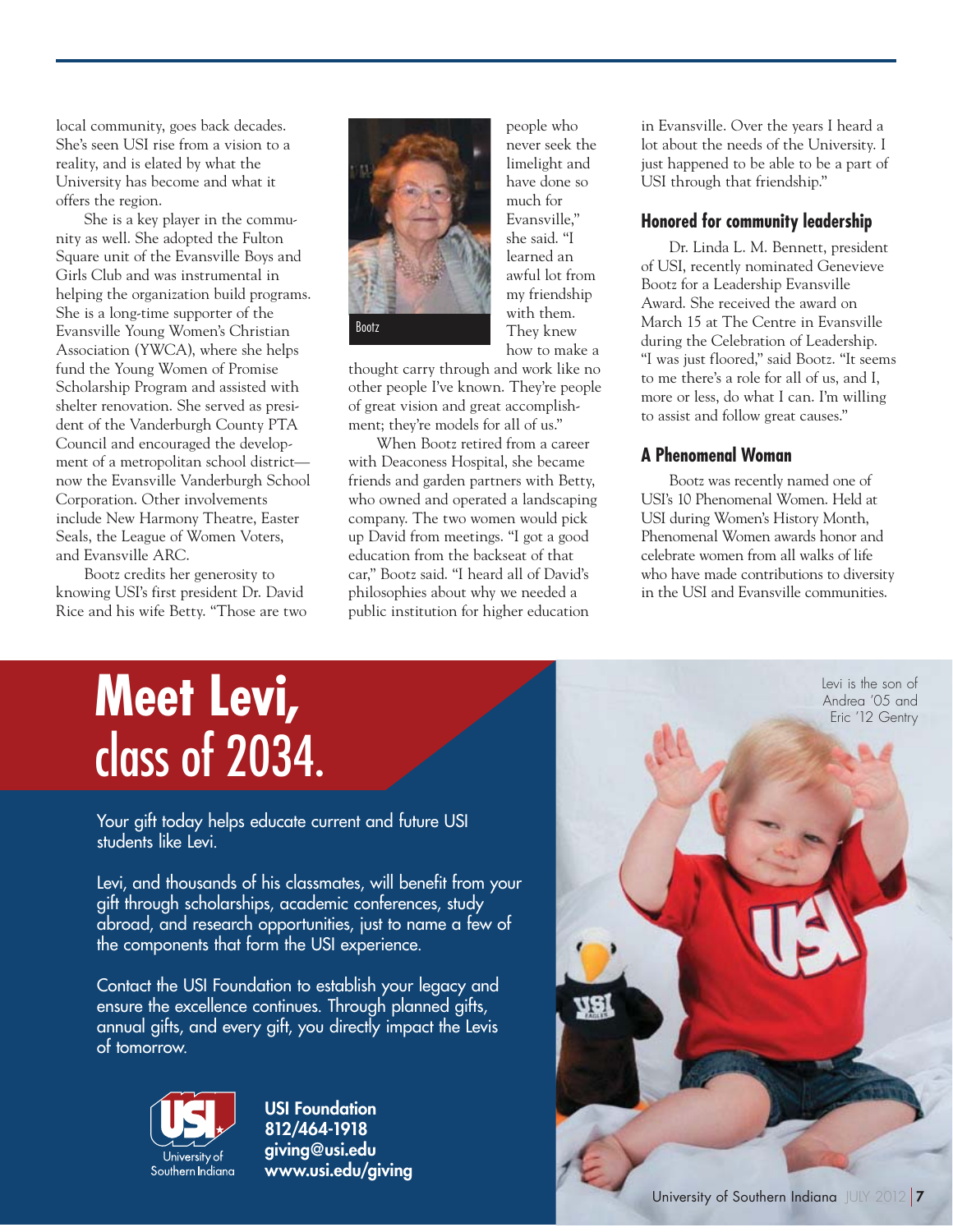From left, global engagement interns Catherine Carver, Jordan Whitledge, Chelsea Heibel, and Brittney Van Laeken

# **<sup>A</sup>world of opportunity**

This summer, the world has become a classroom for students participating in an expanded global engagement initiative at USI. More than 40 participants are living and learning in countries around the globe, including Scotland, India, Ghana, Japan, and others. Resources made available by the University are helping to promote and integrate a global experience in their academic curriculum. Many of the students studying abroad are receiving scholarships and fully-funded internships for global engagement opportunities.

Heidi Gregori-Gahan, director of International Programs and Services, says one of the goals of global engagement is to expand the parameters of the study abroad program in terms of students' focus. They come back to campus, energized by their experiences, and talk about their travel and study with the rest of the University community. "They can help us understand more about the issues and challenges affecting people in regions of the world that we don't know much about—and why it is important that we understand those issues and challenges," adds Gregori-Gahan.

Through the global engagement initiative, students go beyond the traditional study abroad program, adding experiences of service learning and research on healthcare, education, and human rights. They travel to parts of the world that students don't typically have the opportunity to visit. "We want them to consider studying in areas that are considered nontraditional locations," says Gregori-Gahan. "If you look at where American students typically study, the vast majority study in western Europe. We're encouraging students to look at places like Ghana, Japan, and India.

"We're trying to attract a more diverse group of students, which is where being able to provide financial assistance has been a wonderful opportunity."

Some are first generation students who come from diverse backgrounds. Others had never traveled far from home prior to this. "We're trying to make it possible for students from all walks of life, and all majors, to consider some kind of study abroad experience, and that's been wonderful."

Participants will present at a global engagement forum in November during National/International Week. The event will include sessions where students talk about their travel, work, and research. Gregori-Gahan says this provides a great way to track and measure the experience of students, which is part of the University's overall strategic plan.

"This is an intentional effort that goes beyond the traditional experience," she says. "They're really getting to understand global issues and culture in a more in-depth way."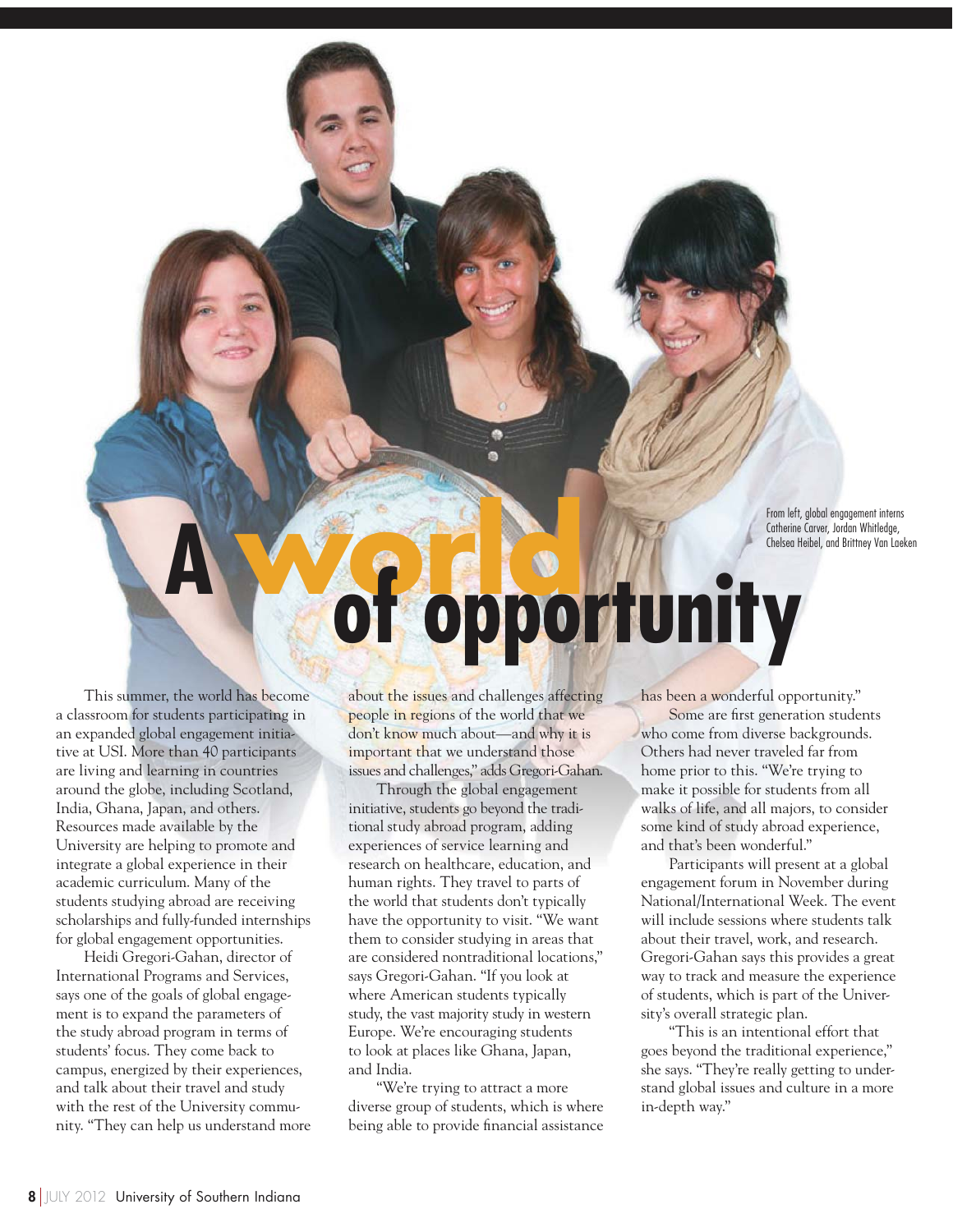# **Carver recording history in New Lanark**

North Sea

**FRANCE** 

NGDOM

**<sup>A</sup>world of opportunity**



Catherine Carver, a USI history major with a minor in anthropology, is spending six weeks in New Lanark, Scotland, on a fully-funded Global Engagement Internship. A native of Deltona, Florida, she traveled to the UNESCO World Heritage site in Scotland from May 10 through June 22.

Carver

While there, she helped develop a public search room to support access to New Lanark's

collection of photographs, maps, drawings, and documents. The work will connect the New Lanark collection to the collections housed at USI's Rice Library and in New Harmony, Indiana.

New Lanark is a restored 18th century cotton mill village in southern Scotland. Less than an hour from Edinburgh and Glasgow, it welcomes thousands of visitors each year and is connected to USI's Historic New Harmony operation through the life and work of New Lanark Resident Robert Owen, who came to Indiana and was one of the founders of a communal living experiment in New Harmony.

While in New Lanark, Carver wrote a paper beginning with Robert Owen's initial goals, and including background information about the conditions at New Lanark before he became manager of the mill and a leader of social and education reform. She's also studying how Owen's ideals have endured over time, including a discussion about the Co-Operative Alliance movement, and how that concept is still alive and well today.

At USI, Carver works for Academic Skills as a supplemental instruction leader and is a member of Phi Alpha Theta, the History Honor Society, Student Support Services, and USI's Honors Program. Last spring, she received the Donald Pitzer History Scholarship. She plans to pursue a master's degree in history or archeology.

"This work is very applicable to my career goals," she says. "Plus, it's always great to be able to travel abroad." During her stay, she took several side trips to



Catherine Carver poses in front of the Tower of London. She was able to visit several museums and historical sites in England and Scotland during her six-week internship to New Lanark, Scotland.

Glasgow University and London, including the British Museum and the Tower of London.

USI faculty mentor Kristalyn Shefveland, assistant professor of history, accompanied Carver to Scotland for 10 days, and worked with her over the course of the internship to maintain a record of the experience and complete a final project.

The internship includes audience research, on-site and digital interpretation, and development of educational material. USI plans to use the experience as a launching point for an ongoing partnership with New Lanark. "USI will fully and permanently fund a student to work at New Lanark, Scotland, next summer and every summer thereafter to keep a permanent link to our history in Scotland," said Mark Rozewski, vice president for Finance and Administration.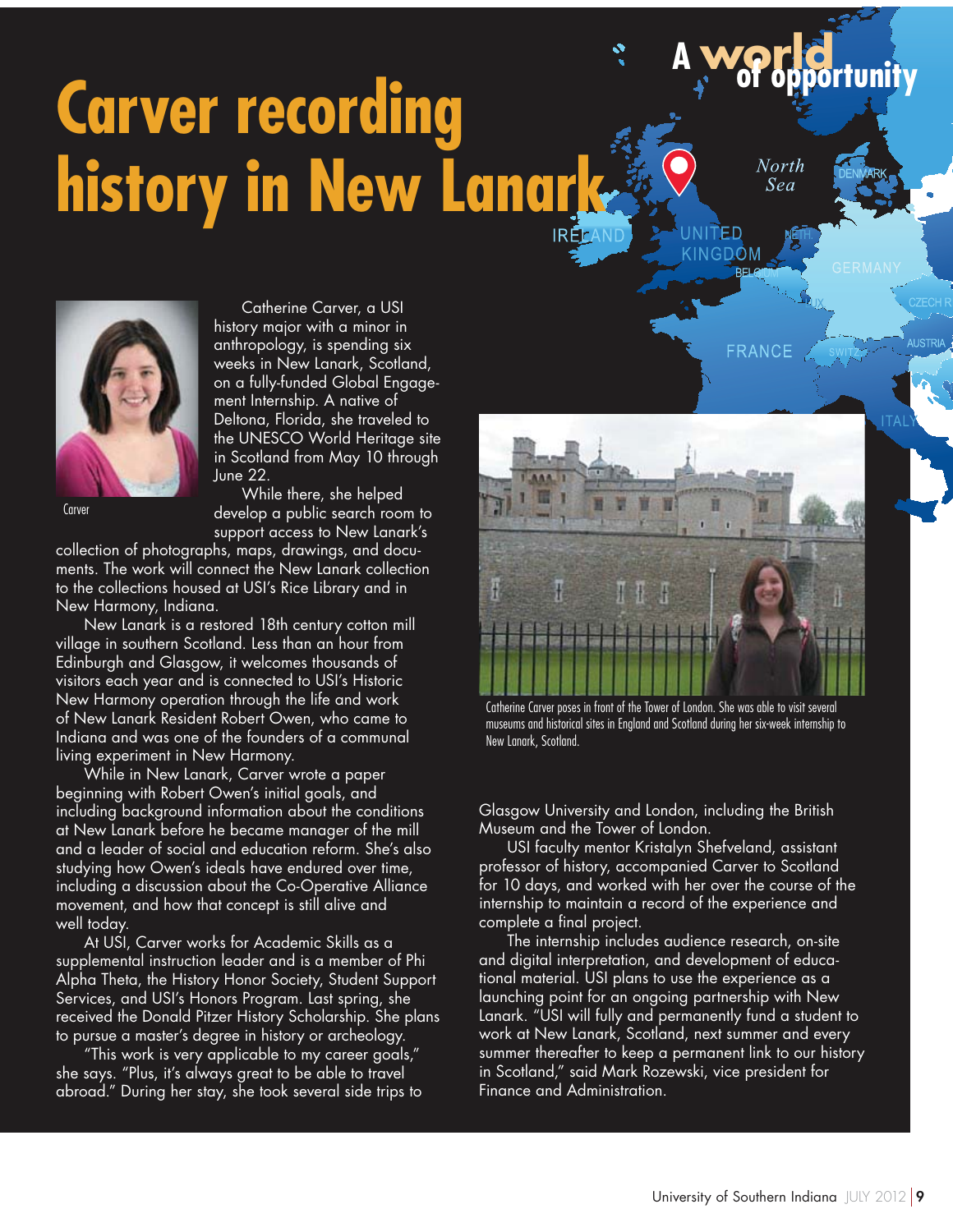# **<sup>A</sup>world of opportunity**

## **Heibel gains real-world experience in Ghana**



Biochemistry major Chelsea Heibel, a junior from Fort Wayne, Indiana, spent eight weeks in Ghana from May 10 to July 8, on a fully-funded internship with the World Endeavors program. With a pre-med emphasis

and plans to pursue a career in medicine, Heibel found the internship appealing because it allowed her to customize her experience—matching her goals and interests with the needs of

Heibel

the local community in Ghana. "I want to go into medicine, and I can see myself working oversees as a doctor in an underserved area," she says. "I've shadowed doctors here, but it's exciting to be exposed to the rural landscape and learn the structure of their healthcare system and how doctors interact. It's great to be exposed to a different culture. I can't believe what a great opportunity this is."

She spent four weeks in the city of Kumasi living with a host family in the city's suburbs and working in the maternity wing of Mount Sinai Hospital. She has a CNA and the focus of her work there is working with pregnant women and young mothers. Faculty mentor, Dr. Kevin Valadares, spent 16 days in Ghana with Heibel in June.

"The first week went well, although hours at the hospital are very long and hard work," said Heibel in an early blog posting from Ghana. "Since all of the staff and patients speak primarily Twi, it was initially difficult to understand what was going on. But now they know me, and I know them, and I have been able to learn a lot. I've even watched a few surgeries and set an IV!"

For an additional four weeks, she stayed in rural areas of Ghana, addressing public health issues for underserved communities and understaffed hospitals.

This was her first trip outside the country other than a brief trip to Canada. World Endeavors volunteer programs are traditionally known for their cultural immersion. Volunteers live in the communities they serve, learn the local language, meet the people, experience customs and traditions, and eat the local food.



**ALGERIA** 

KEN

**MAURITANIA** 

Chelsea Heibel with schoolchildren at Esaase Christian School and Orphanage near the city of Kumasi in Ghana. After a day's work, she and other volunteers often spend time with the children, playing cards, using the computer, or learning about each other's language and culture.

"I do not know where to start, nor do I have time to write about everything I have seen and experienced this first week," said Heibel in her blog.

"We stay at the Esaase School and Orphanage in the small village of Esaase, very close to downtown Kumasi.

My first two weeks I am stationed at the Males Ward, so I make my way there and help the morning nurses clean and set up for the day. I stay in that ward until somewhere between 12:30 and 2 p.m., when I take my lunch. After lunch, I head back to the Males Ward where I help administer medicine, do patient records, or take blood pressure and temperature of the eight to 10 patients in the ward. Richard, the head nurse at the hospital, usually calls for me between 2:30 and 4 p.m. to accompany him and Dr. Essien on rounds. There are a total of four wards in the hospital:  $\overline{\mathsf{M}}$ ales, Females, Children, and Maternity. I follow Dr. Essien as he talks to each of his patients and explains their condition and treatment to the nurses and me.

In the evenings, we eat together, sometimes with Mr. Boateng, and the children are usually swimming in the pool out front or crowding around us. It is a joy to be loved by so many kids!"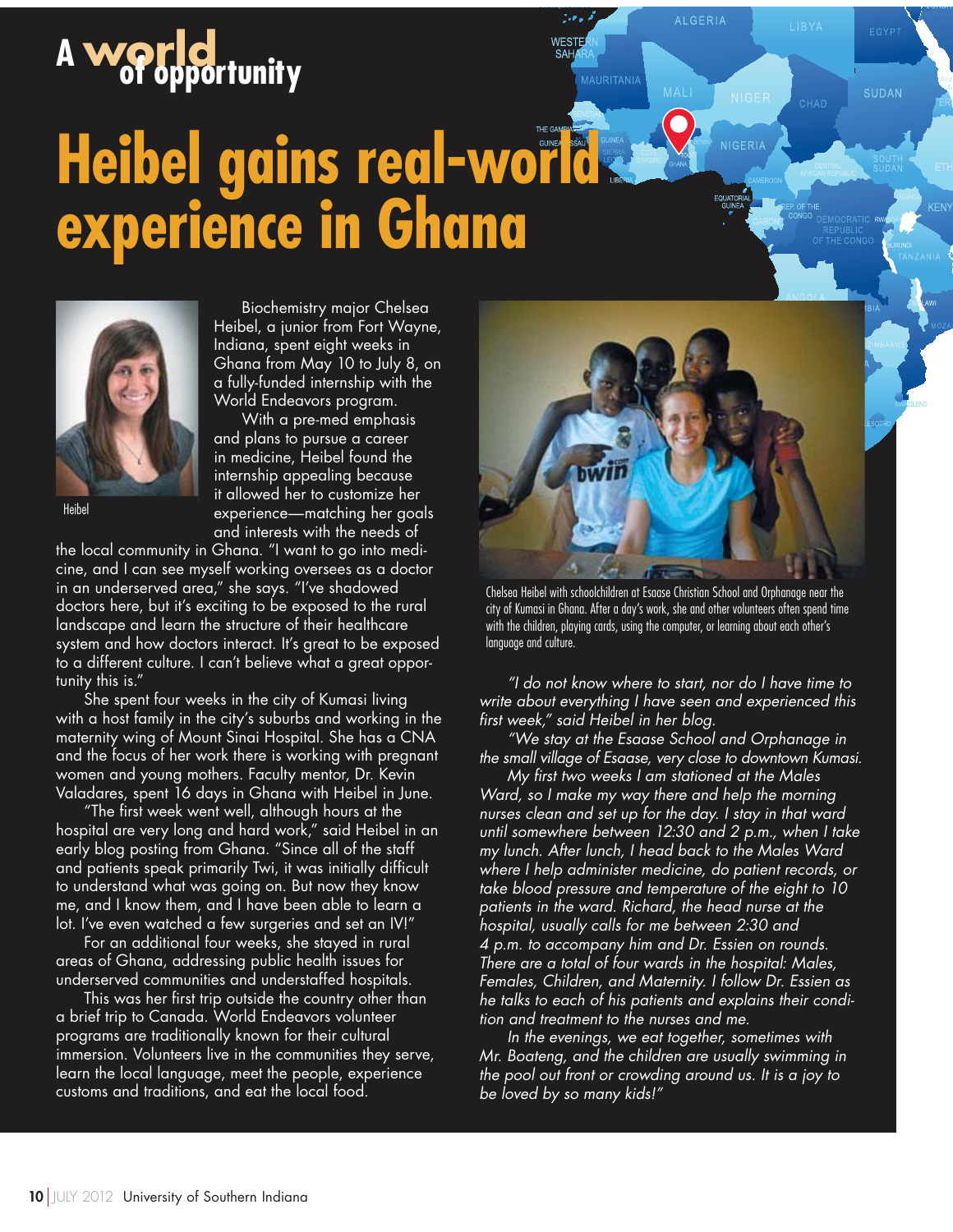## Arabian **Whitledge finds opportunity in India**

Arabian Sea

**IRAN** 



Whitledae

Jordan Whitledge, a senior business administration, economics, and political science major and 2011-12 Student Government Association president, is spending a six-week fully-funded internship with World Endeavors in Jaipur, the capital and largest city of India's Rajasthan region from July 6 through August 18.

Dr. Leslie Nunn, chair and professor of business law in the College of Business, is Whitledge's

faculty mentor and accompanied him to India for the first week of the program.

"I'm coming to the end of my college career, and I always wanted to go abroad, but finances have been a problem," Whitledge said. "I haven't had the money to study abroad. I saw this opportunity and decided to apply. I'm very grateful that I got it.'

INDIA

SRI<br>ANKA

Bay of<br>Bengal

After graduation, he plans to pursue a joint degree program and earn Master of Business Administration and Juris Doctor degrees. "I eventually want to hold public office because it is the highest calling an individual, in a democracy, can pursue. I believe deeply in community service, and I see public service as an extension of that.

"I'm really excited about this opportunity, and I'm looking forward to growing both personally and professionally and bringing my experiences back to USI," he said.

Whitledge is a member of the Pre-Law Society, Lambda Chi Alpha fraternity, and the National Society of Collegiate Scholars. He also has served as a student orientation leader.



Molly Spurlock, center, and friends from Kansai Gaidai University in Japan, celebrate spring near Osaka Castle by participating in Hanami, a centuries-old Japanese tradition of having a picnic beneath cherry trees. Spurlock spent the spring 2012 semester studying in Japan through the International Student Exchange Program (ISEP). She received a Global Engagement scholarship to support her research on the impact of the tsunami and nuclear fallout on Japanese culture, and the Japanese government's response to that crisis.



Molly Konkle, an international studies major, relaxes at a hostel during a trip to Iguazu Falls, Argentina, now named the seventh World Wonder. The international hostel included students from France, Holland, and Germany. Konkle, a junior, is studying at the University of Salvador in Argentina through the International Student Exchange Program (ISEP). Her global engagement research has focused on poverty alleviation, including community development programs and other resources for poor women in the country.



Go to **www.usi.edu/magazine**  for expanded web-only content

Nine students with Spanish majors or minors received global engagement scholarships to study in the Dominican Republic with Dr. Manuel Apodaca-Valez, assistant professor of Spanish in the Modern and Classical Languages Department at USI. The group spent more than two weeks in the country for credit toward a course on "Afro-Latin American Language and Culture." Some students are combining the study with majors in English,

education, international studies, or health professions.